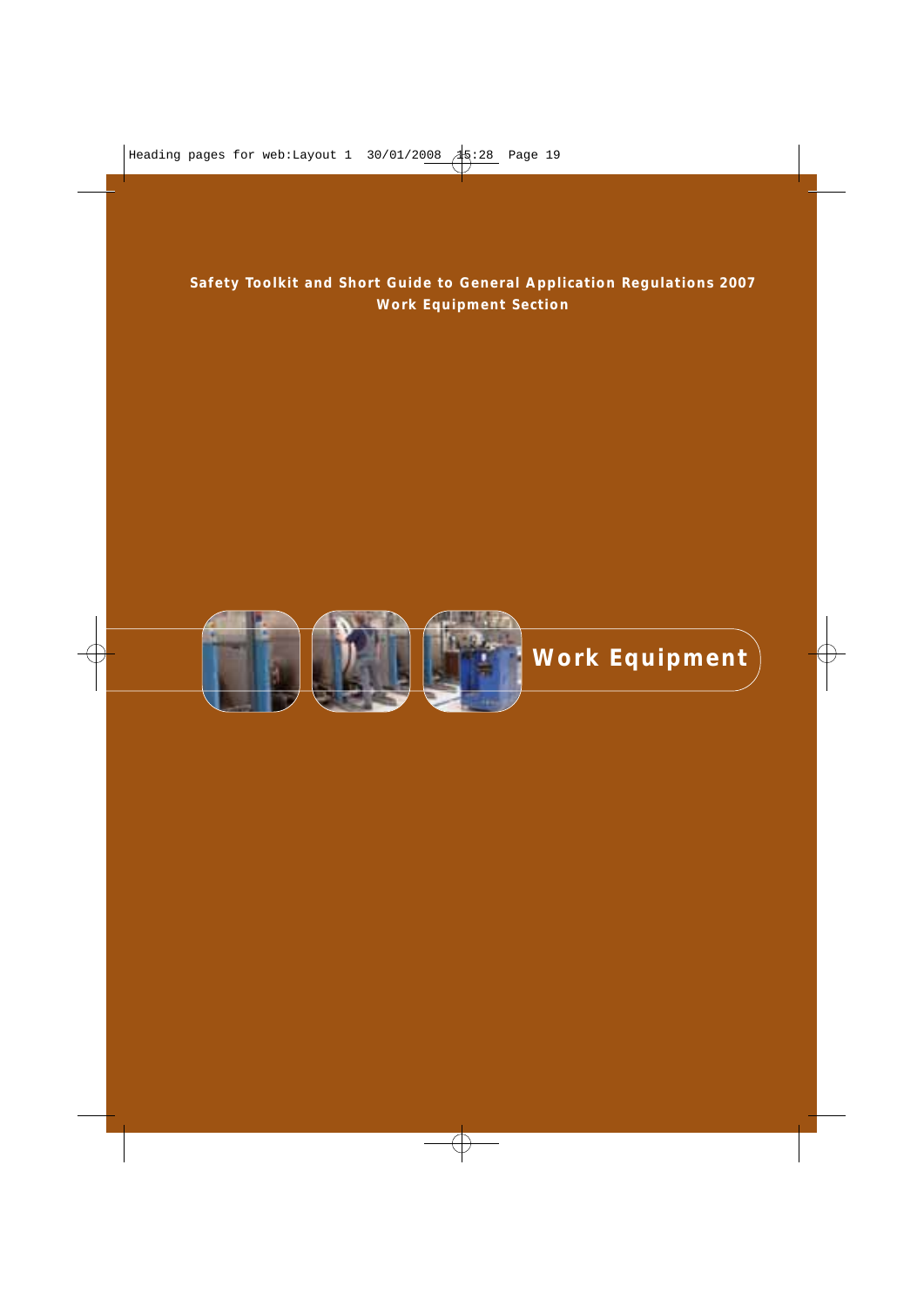Safety Toolkit and Short Guide to General Application Regulations 2007



## **Safety Toolkit**

The objective of the Toolkit is to provide guidance on the prevention of accidents or ill health at work and to provide a practical tool towards a safer workplace. It covers requirements of the Safety, Health and Welfare at Work (General Application) Regulations, 2007 as amended and is aimed specifically at small and micro businesses. It is not intended as a legal interpretation of the legislation. Legal advice should be sought where required.

Checklists provided are non-exhaustive and in no particular order

## **How do I use the Toolkit?**

The Toolkit is intended to assist you to monitor and improve standards of safety, health and welfare. It will assist you towards complying with the law.

- 1. Use the checklists to monitor how you're doing.
- 2. Make any required improvements.
- 3. If necessary, investigate further to find out what you need to do and set a timescale for achieving it.
- 4. Use the Action Date column to show when action taken.

Checklists provided are non-exhaustive and in no particular order.

At the end of each point in the check list reference is made to the corresponding part of the Regulations, for example (r51) indicates Regulation 51.

## **Where can I get further advice?**

The Health and Safety Authority's website www.hsa.ie contains a large amount of additional information. Most of the information on the website can be accessed free-of-charge. The website has detailed guides on each section of these Regulations. Each guide contains advice on where to find further information.

The Health and Safety Authority's Workplace Contact Unit (WCU) is a helpdesk resource for employers, employees and the public. You can contact the WCU through

- $\triangle$  Locall: 1890 289 389 (Monday to Friday, 9am to 5pm)
- ▲ Fax: 01 614 7125
- ▲ Email: wcu@hsa.ie
- ▲ Write to: Workplace Contact Unit, Health and Safety Authority, Metropolitan Building, James Joyce Street, Dublin 1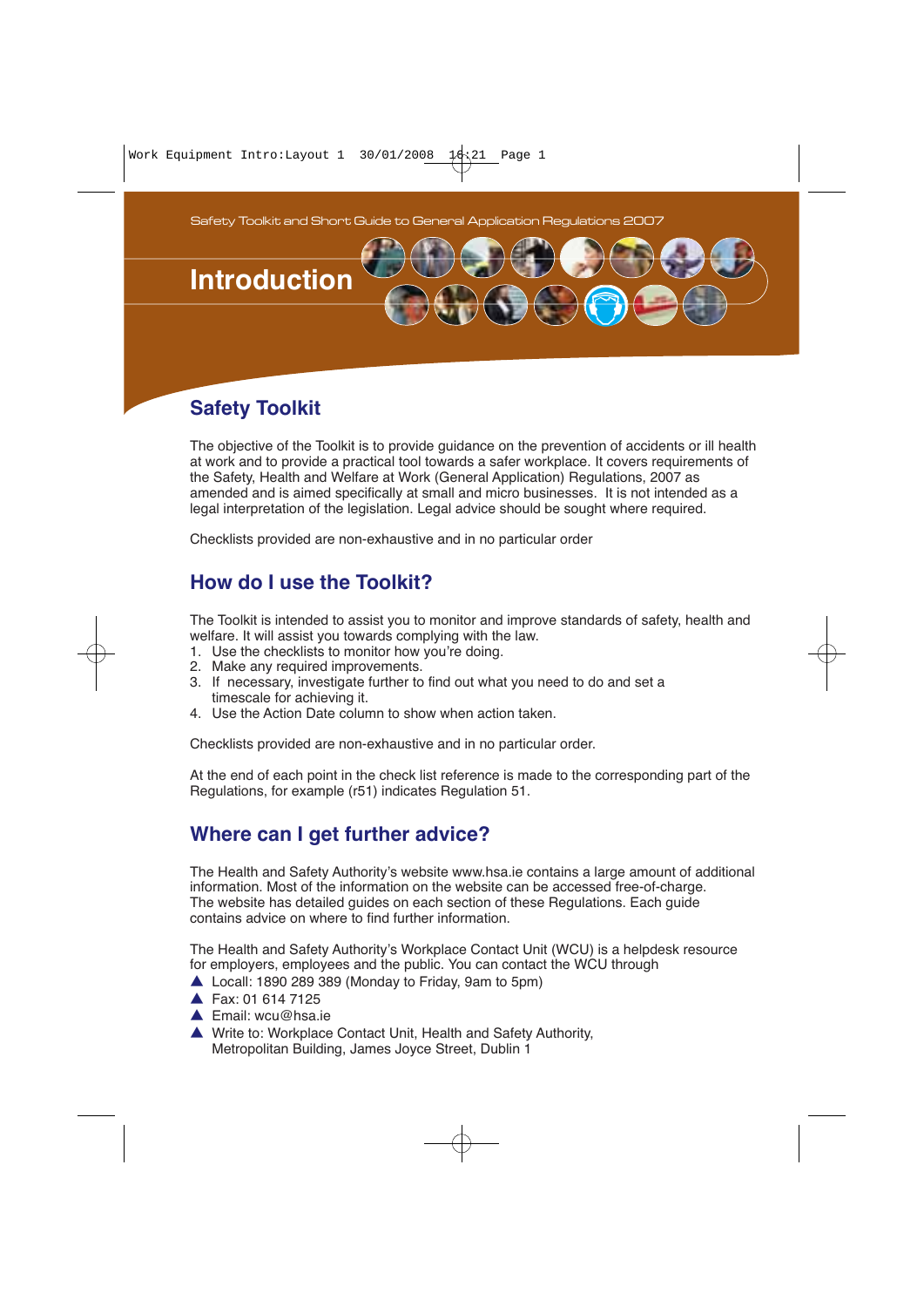

## **What does this section deal with?**

This section deals with the use of work equipment including lifting equipment at work. The definition of work equipment, i.e. "any machinery, appliance, apparatus, tool or installation for use at work" is all-inclusive. It ranges from complex machinery such as a printing machine to hand tools such as a hammer. This section details the requirements to ensure work equipment can be used without risk including information and instruction, maintenance, control devices, guarding, inspection and examination, vehicle safety, lifting equipment and lifting accessories.

Some topics are also covered under a number of other Parts of the Regulations such as electricity, work at height, noise, vibration and explosive atmospheres.

## **Does this section apply to all work sectors?**

This section covers the use of work equipment in all work sectors including requirements for lifting equipment. These Regulations apply to the use of work equipment; they do not cover the duties of manufacturers and others who place equipment on the market for the first time. Those who hire out equipment need to be aware of the requirements.

## **Some Important Points**

- ▲ Make sure staff receive proper training and instruction
- ▲ Have equipment regularly maintained and inspected
- ▲ Ensure proper controls are in place and machines are properly guarded
- ▲ Follow detailed requirements for vehicles
- ▲ Provide safe traffic routes
- ▲ Maintain lifting equipment and accessories and make sure that detailed requirements are followed
- ▲ Have lifting equipment properly examined and inspected and maintain records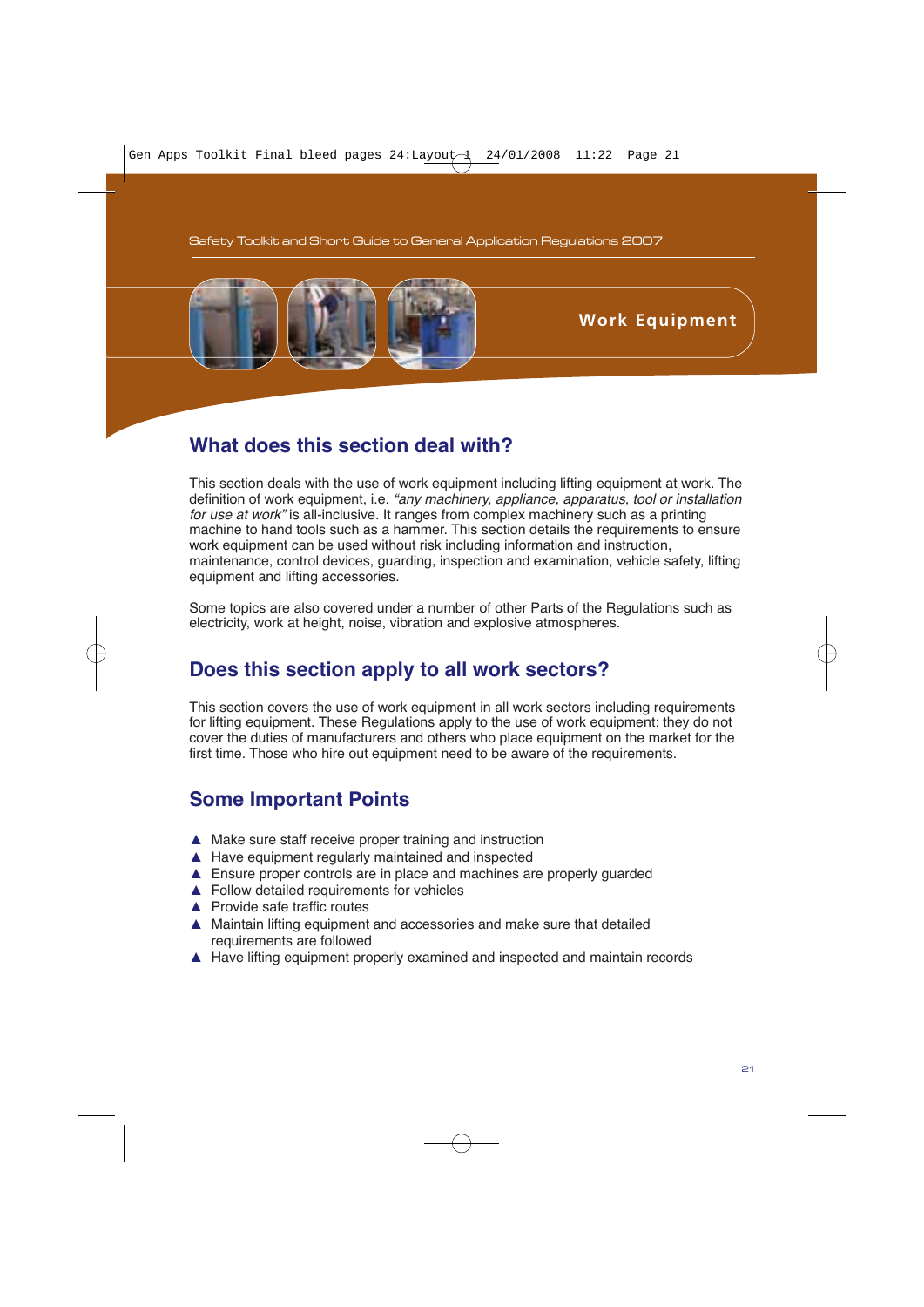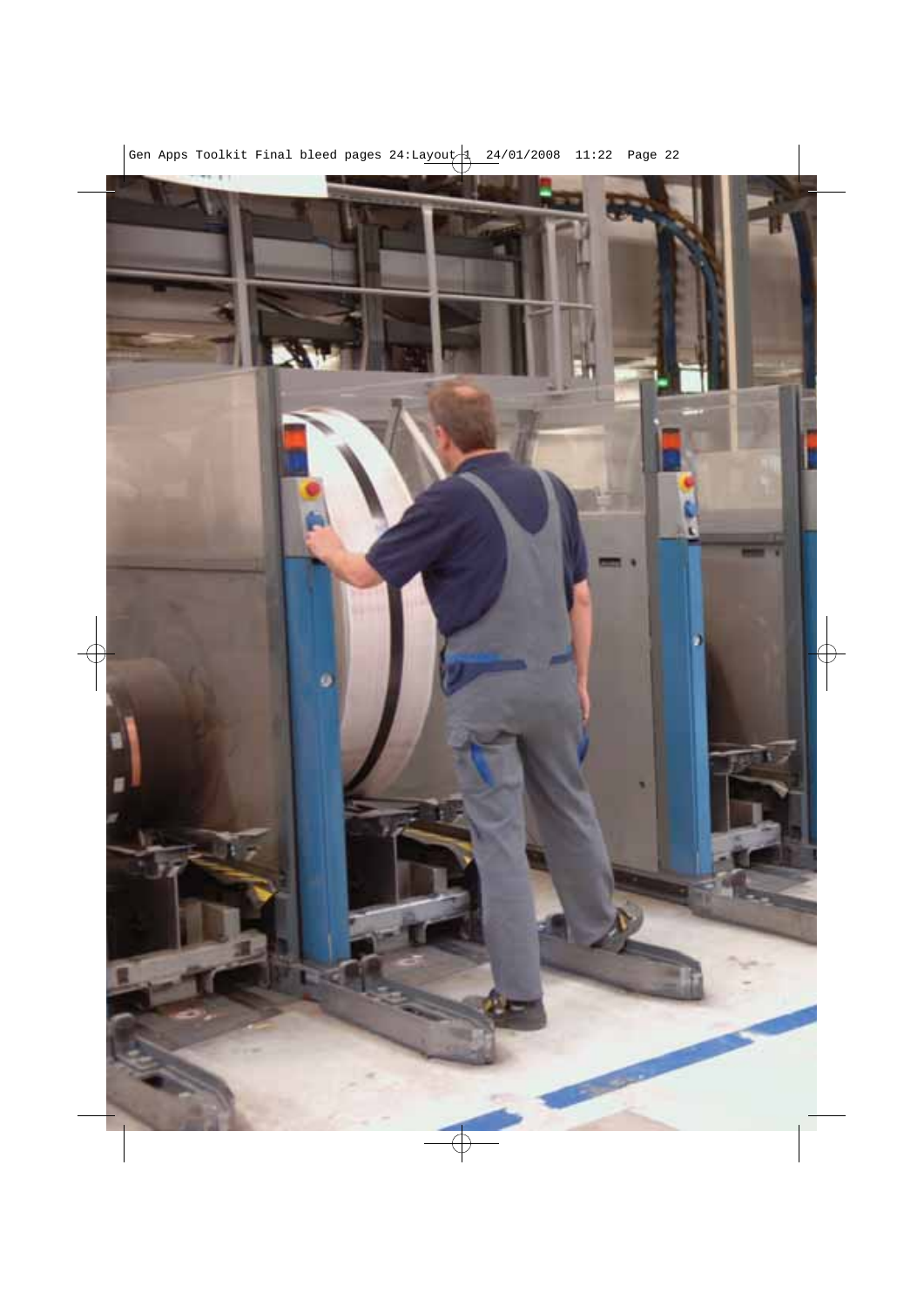# **Work Equipment Checklist**

#### **Interpretation**

See Regulation 27 for definitions of carrier, danger zone, EC declaration of conformity, exposed employee, fishing vessel, hoist or lift (amended), lifting accessories, load, non-integrated cage or basket, selection, installation and use of work equipment and thorough examination (r27)

| Requirement                                                                                                                                                                        | Yes | <b>No</b> | N/A | Action<br><b>Date</b> |
|------------------------------------------------------------------------------------------------------------------------------------------------------------------------------------|-----|-----------|-----|-----------------------|
| <b>Selection and use of work Equipment</b>                                                                                                                                         |     |           |     |                       |
| Equipment selected, which is CE marked, where relevant,<br>suitable for the work and working conditions and takes<br>account of characteristics and hazards in the workplace (r28) |     |           |     |                       |
| Work equipment is installed and located and suitable or<br>properly adapted for work (r28)                                                                                         |     |           |     |                       |
| Appropriate measures are taken to minimise any risk (r28)                                                                                                                          |     |           |     |                       |
| Sufficient space is provided between moving parts of<br>equipment and their environment (r28)                                                                                      |     |           |     |                       |
| Equipment likely to involve a specific risk is restricted to<br>employees required to use it (r28)                                                                                 |     |           |     |                       |
| Employees who carry out repairs, modifications, maintenance<br>or servicing, are competent (r28)                                                                                   |     |           |     |                       |
| Working posture and position using equipment, and<br>ergonomic requirements are taken into account (r28)                                                                           |     |           |     |                       |
| Working areas where equipment used are suitably lit (r28)                                                                                                                          |     |           |     |                       |
| Equipment parts at high or very low temperature are protected<br>to avoid contact (r28)                                                                                            |     |           |     |                       |
| Equipment bears essential warnings and markings (r28)                                                                                                                              |     |           |     |                       |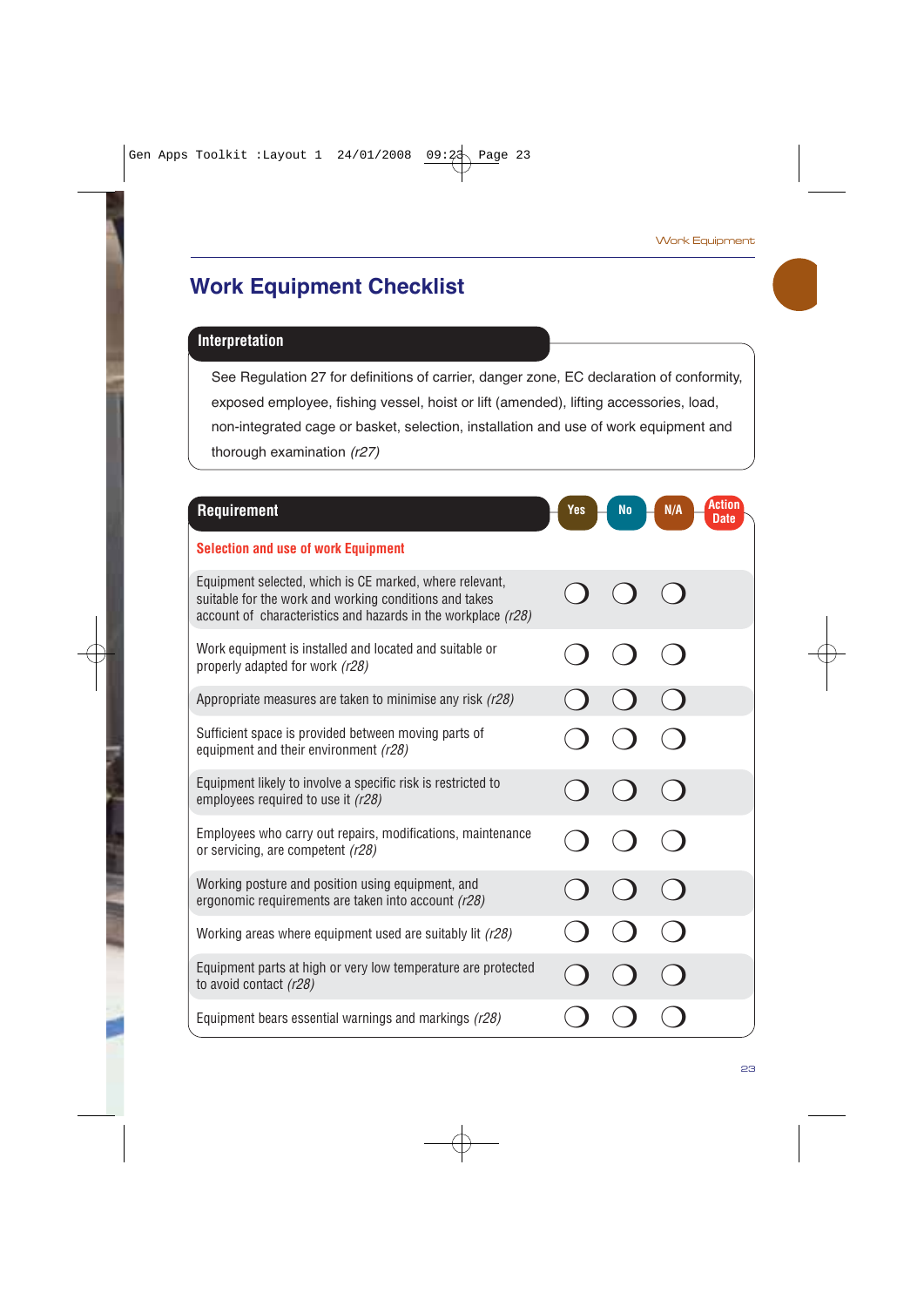| Requirement                                                                                                                         | Yes | N <sub>0</sub> | N/A | <b>Action</b><br>Date |
|-------------------------------------------------------------------------------------------------------------------------------------|-----|----------------|-----|-----------------------|
| Safe access to, and egress from, all equipment (r28)                                                                                |     |                |     |                       |
| Equipment offers appropriate protection against catching fire or<br>overheating, or discharges of substances (r28)                  |     |                |     |                       |
| Equipment prevents risk of explosion of equipment or<br>substances (r28)                                                            |     |                |     |                       |
| Equipment erected or dismantled under safe conditions in<br>particular observing instructions (r28)                                 |     |                |     |                       |
| Equipment which may be struck by lightning is protected by<br>devices or appropriate means (r28)                                    |     |                |     |                       |
| All forms of energy, substances and articles supplied or removed<br>in a safe manner $(r28)$                                        |     |                |     |                       |
| <b>Information and Instructions</b>                                                                                                 |     |                |     |                       |
| Employees have adequate information and, where appropriate,<br>written instructions concerning                                      |     |                |     |                       |
| $\triangle$ the conditions of use of equipment ( $r29$ )                                                                            |     |                |     |                       |
| $\triangle$ foreseeable abnormal situations (r29) and                                                                               |     |                |     |                       |
| $\triangle$ the conclusions to be drawn from experience (r29)                                                                       |     |                |     |                       |
| <b>Inspection and Testing</b>                                                                                                       |     |                |     |                       |
| Where safety depends on installation, an initial inspection<br>is carried out and inspection after assembly at new location $(130)$ |     |                |     |                       |
| Work equipment exposed to conditions causing<br>deterioration has                                                                   |     |                |     |                       |
| $\triangle$ periodic inspections and testing (r30)                                                                                  |     |                |     |                       |
| $\blacktriangle$ special inspections when exceptional circumstances<br>arise $(130)$                                                |     |                |     |                       |
| $\triangle$ deterioration is detected and remedied in good time (r30)                                                               |     |                |     |                       |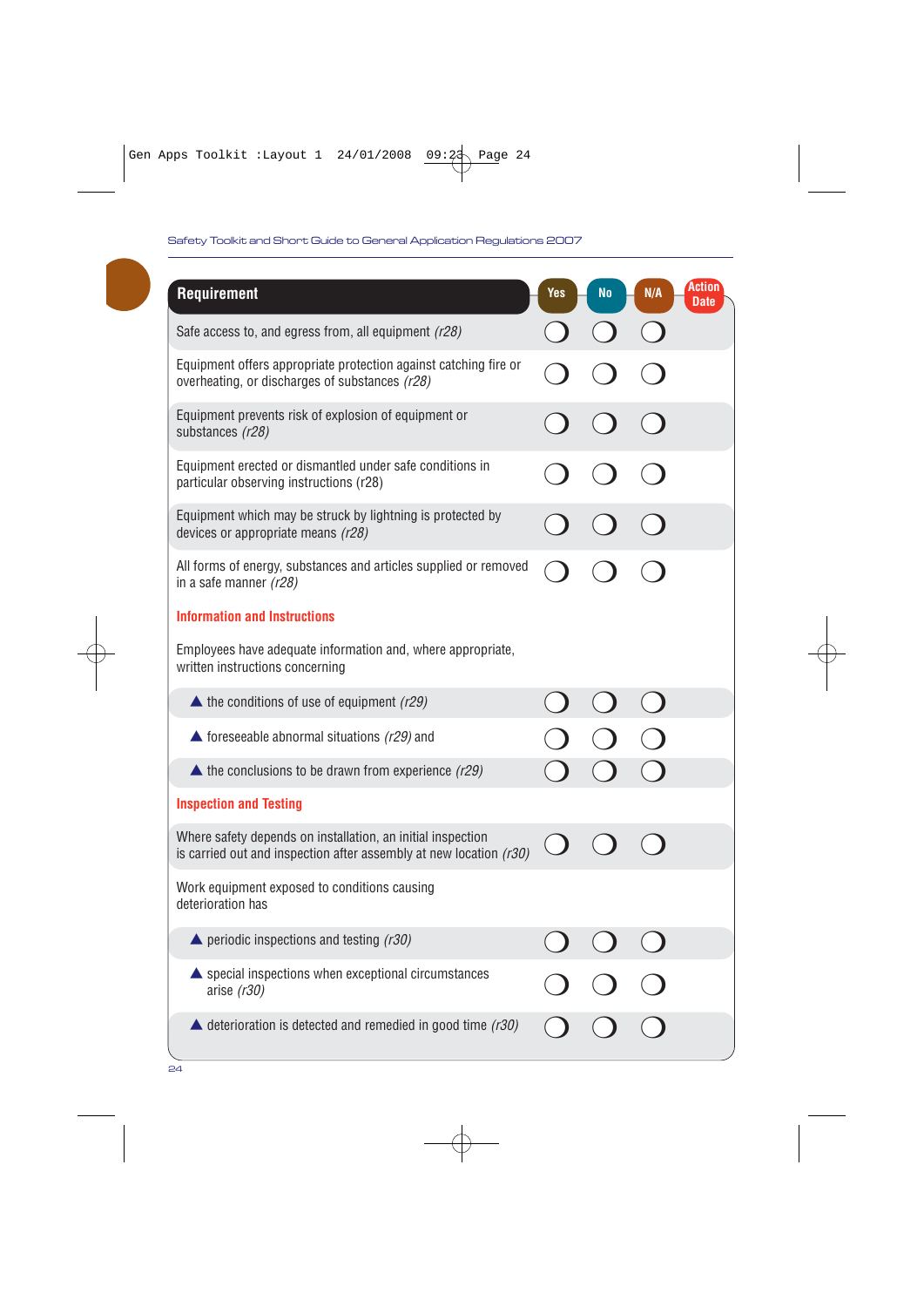| Requirement                                                                                                                                                                     | Yes | No | N/A | <b>Action</b><br>Date |
|---------------------------------------------------------------------------------------------------------------------------------------------------------------------------------|-----|----|-----|-----------------------|
| A appropriate inspections are carried out by a competent<br>person (r30)                                                                                                        |     |    |     |                       |
| Inspections results are recorded and kept available for<br>5 years (r30)                                                                                                        |     |    |     |                       |
| Equipment used in another place of work, is accompanied by<br>evidence of the last inspection (r30)                                                                             |     |    |     |                       |
| <b>Maintenance</b>                                                                                                                                                              |     |    |     |                       |
| Equipment is kept compliant by means of adequate<br>maintenance (r31)                                                                                                           |     |    |     |                       |
| Where possible maintenance operations are carried out when<br>equipment is shut down $(r31)$                                                                                    |     |    |     |                       |
| ▲ otherwise appropriate protection measures are taken or<br>operation carried out outside the area of danger (r31)                                                              |     |    |     |                       |
| Maintenance log for any machine is kept up to date $(131)$                                                                                                                      |     |    |     |                       |
| <b>Control Devices</b>                                                                                                                                                          |     |    |     |                       |
| Control devices which affect safety are clearly visible and<br>identifiable (r32)                                                                                               |     |    |     |                       |
| Control devices are outside danger zones except where<br>necessary (r32)                                                                                                        |     |    |     |                       |
| The operation of control devices cannot cause additional<br>hazard (r32)                                                                                                        |     |    |     |                       |
| Unintentional operation of control devices cannot give rise to<br>any hazard (r32)                                                                                              |     |    |     |                       |
| The absence of persons in danger zones is verifiable from the<br>main control position (r32)                                                                                    |     |    |     |                       |
| If it is impracticable to verify the absence of persons in danger<br>zones, a safe system such as a warning signal is given<br>whenever the machinery is about to start $(r32)$ |     |    |     |                       |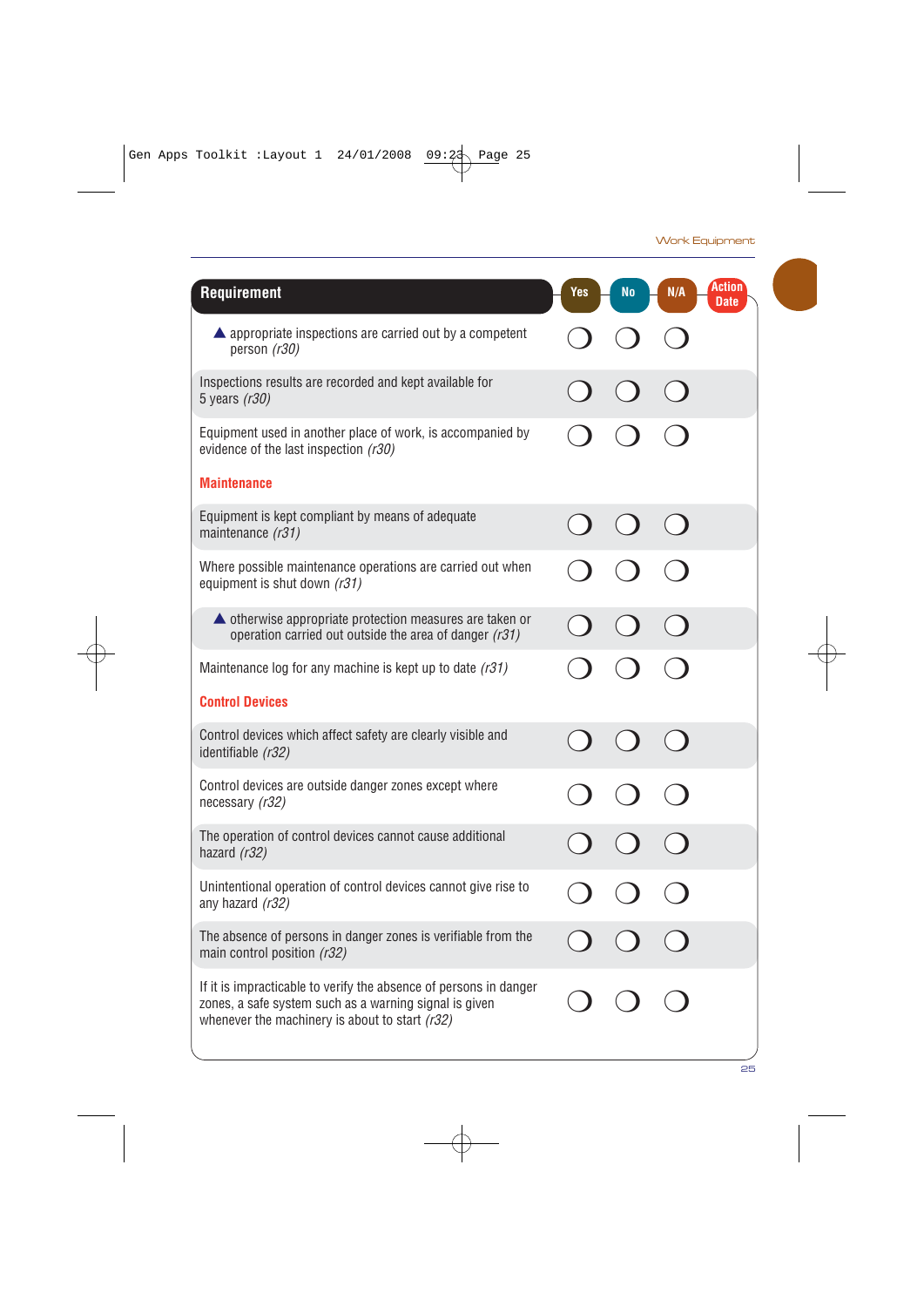| Requirement                                                                                                                                           | Yes | No | N/A | <b>Action</b><br>Date |
|-------------------------------------------------------------------------------------------------------------------------------------------------------|-----|----|-----|-----------------------|
| An exposed employee has time, the means, or both, to avoid<br>hazards caused by the starting or stopping (r32)                                        |     |    |     |                       |
| Control systems are safe making allowances for expected<br>failures, faults and constraints (r32)                                                     |     |    |     |                       |
| It is possible to start work equipment only by deliberate<br>action on a control (r32)                                                                |     |    |     |                       |
| A control is included in equipment to restart it after a stoppage<br>and to control significant change (r32)                                          |     |    |     |                       |
| All equipment is fitted with a control to stop it completely and<br>safely (r32)                                                                      |     |    |     |                       |
| Each workstation is fitted with a control to stop some or all<br>equipment (r32)                                                                      |     |    |     |                       |
| The equipment's stop control has priority over the start<br>controls (r32)                                                                            |     |    |     |                       |
| Where appropriate, equipment is fitted with an emergency stop<br>device $(r32)$                                                                       |     |    |     |                       |
| <b>Guards and Protection devices</b>                                                                                                                  |     |    |     |                       |
| Equipment presenting risk due to falling objects or projections<br>is fitted with appropriate safety devices $(133)$                                  |     |    |     |                       |
| Equipment presenting hazards due to emissions of gas,<br>vapour, liquid or dust is fitted with appropriate containment or<br>extraction devices (r33) |     |    |     |                       |
| Where a risk of rupture or disintegration of part of work<br>equipment exists, appropriate measures have been taken (r33)                             |     |    |     |                       |
| Where there is a risk of physical contact with moving parts,<br>guards or protective devices are provided (r33)                                       |     |    |     |                       |
| <b>Guards and protection devices</b>                                                                                                                  |     |    |     |                       |
| (i) Are of robust construction $(1733)$                                                                                                               |     |    |     |                       |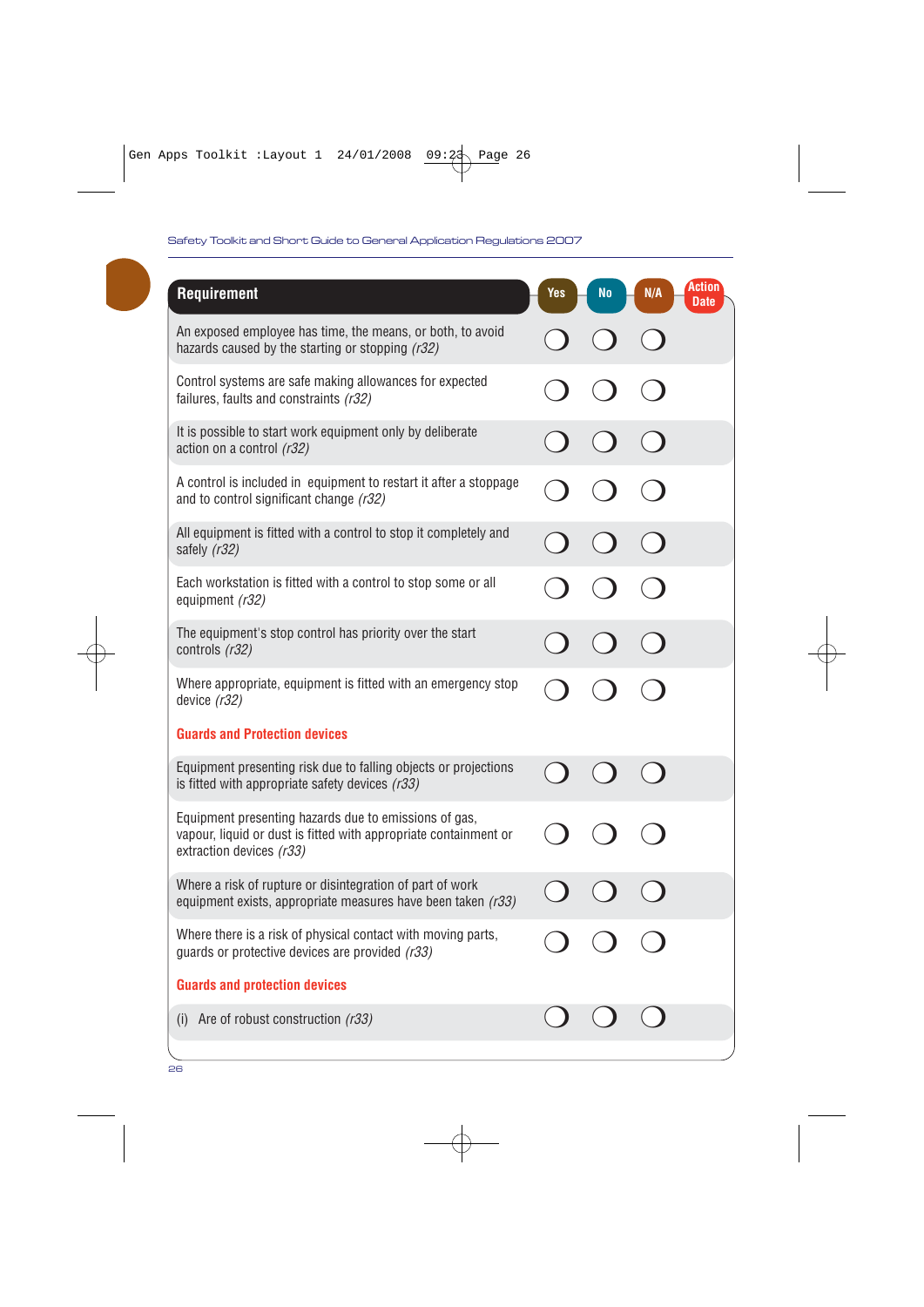#### Work Equipment

| Requirement                                                                                                                                                                                                                                                                                                                             | <b>Yes</b> | No | N/A | <b>Action</b><br><b>Date</b> |
|-----------------------------------------------------------------------------------------------------------------------------------------------------------------------------------------------------------------------------------------------------------------------------------------------------------------------------------------|------------|----|-----|------------------------------|
| (ii) Do not give rise to any additional hazard $(r33)$                                                                                                                                                                                                                                                                                  |            |    |     |                              |
| (iii) Are not easily removed or rendered inoperative (r33)                                                                                                                                                                                                                                                                              |            |    |     |                              |
| (iv) Are situated at sufficient distance from the danger zone (r33)                                                                                                                                                                                                                                                                     |            |    |     |                              |
| (v) Do not restrict more than necessary the view of the<br>operating cycle of the equipment (r33)                                                                                                                                                                                                                                       |            |    |     |                              |
| (vi) Allow operations necessary to fit or replace parts, and                                                                                                                                                                                                                                                                            |            |    |     |                              |
| (vii) Restrict access for maintenance work to the area where work<br>is to be carried out, if possible, without removal of the guard<br>or protection device (r33)                                                                                                                                                                      |            |    |     |                              |
| Warning devices are unambiguous and easily perceived and<br>understood (r33)                                                                                                                                                                                                                                                            |            |    |     |                              |
| Equipment is fitted with clearly identifiable means to isolate it<br>from energy sources (r34)                                                                                                                                                                                                                                          |            |    |     |                              |
| Reconnecting of equipment poses no risk (r34)                                                                                                                                                                                                                                                                                           |            |    |     |                              |
| <b>Mobile work equipment</b>                                                                                                                                                                                                                                                                                                            |            |    |     |                              |
| Equipment with ride-on employees is fitted out to reduce<br>risk of contact with moving parts including wheels (r35)                                                                                                                                                                                                                    |            |    |     |                              |
| Combustion engine not used in working areas unless provision<br>for conducting exhaust gases to the open air or area is<br>adequately ventilated (r37)                                                                                                                                                                                  |            |    |     |                              |
| Equipment with ride-on employees is designed to restrict the<br>risks from roll over by a protection structure (r38)                                                                                                                                                                                                                    |            |    |     |                              |
| Restraining system for ride-on employees fitted where<br>necessary (r38)                                                                                                                                                                                                                                                                |            |    |     |                              |
| A fork-lift truck carrying employees is equipped to limit the risk<br>of it overturning by installation of an enclosure, by a structure<br>preventing overturning, by a structure ensuring sufficient<br>clearance between the ground and the truck, or if overturned by a<br>structure restraining employees on the driving seat (r39) |            |    |     |                              |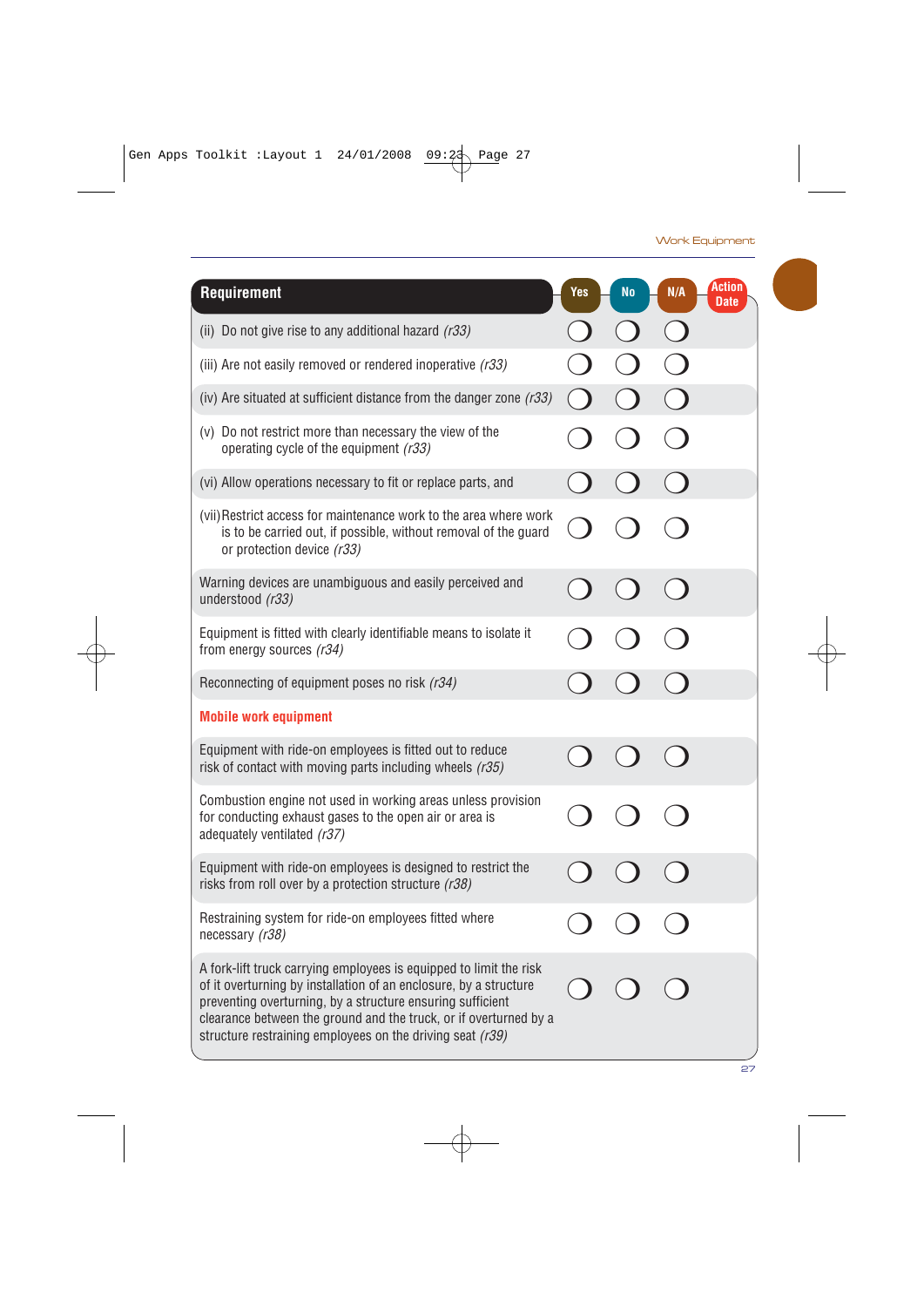| <b>Requirement</b>                                                                                                                                                                         | Yes | No | N/A | <b>Action</b><br>Date |
|--------------------------------------------------------------------------------------------------------------------------------------------------------------------------------------------|-----|----|-----|-----------------------|
| Self-propelled equipment is operated only by competent<br>persons appropriately trained, and (r40)                                                                                         |     |    |     |                       |
| Self-propelled equipment has facilities for preventing<br>unauthorised start-up (r40)                                                                                                      |     |    |     |                       |
| Self-propelled equipment has adequate auxiliary devices to<br>improve visibility where the driver's direct field of vision is<br>inadequate (r40)                                          |     |    |     |                       |
| Self-propelled equipment has a device for braking and<br>stopping (r40)                                                                                                                    |     |    |     |                       |
| Appropriate traffic rules drawn up and followed (r41)                                                                                                                                      |     |    |     |                       |
| Organisational measures exist to exclude employees from<br>area of operation of self-propelled equipment (r41)                                                                             |     |    |     |                       |
| <b>Lifting Equipment</b>                                                                                                                                                                   |     |    |     |                       |
| Important - There are highly detailed requirements for lifting<br>equipment. This checklist is shortened. Please investigate<br>further as needed.<br><b>Requirement</b>                   |     |    |     |                       |
| Safe working load clearly marked (r42)                                                                                                                                                     |     |    |     |                       |
| Equipment not designed for lifting persons clearly marked (r42)                                                                                                                            |     |    |     |                       |
| Unless required for effective operation, employees not under<br>suspended loads (r42)                                                                                                      |     |    |     |                       |
| Loads not moved above unprotected usually occupied<br>workplaces (r42)                                                                                                                     |     |    |     |                       |
| Every crane of variable radius has a properly maintained safe<br>load indicator or rated capacity indicator correctly used, and<br>tested after erection, installation or alteration (r43) |     |    |     |                       |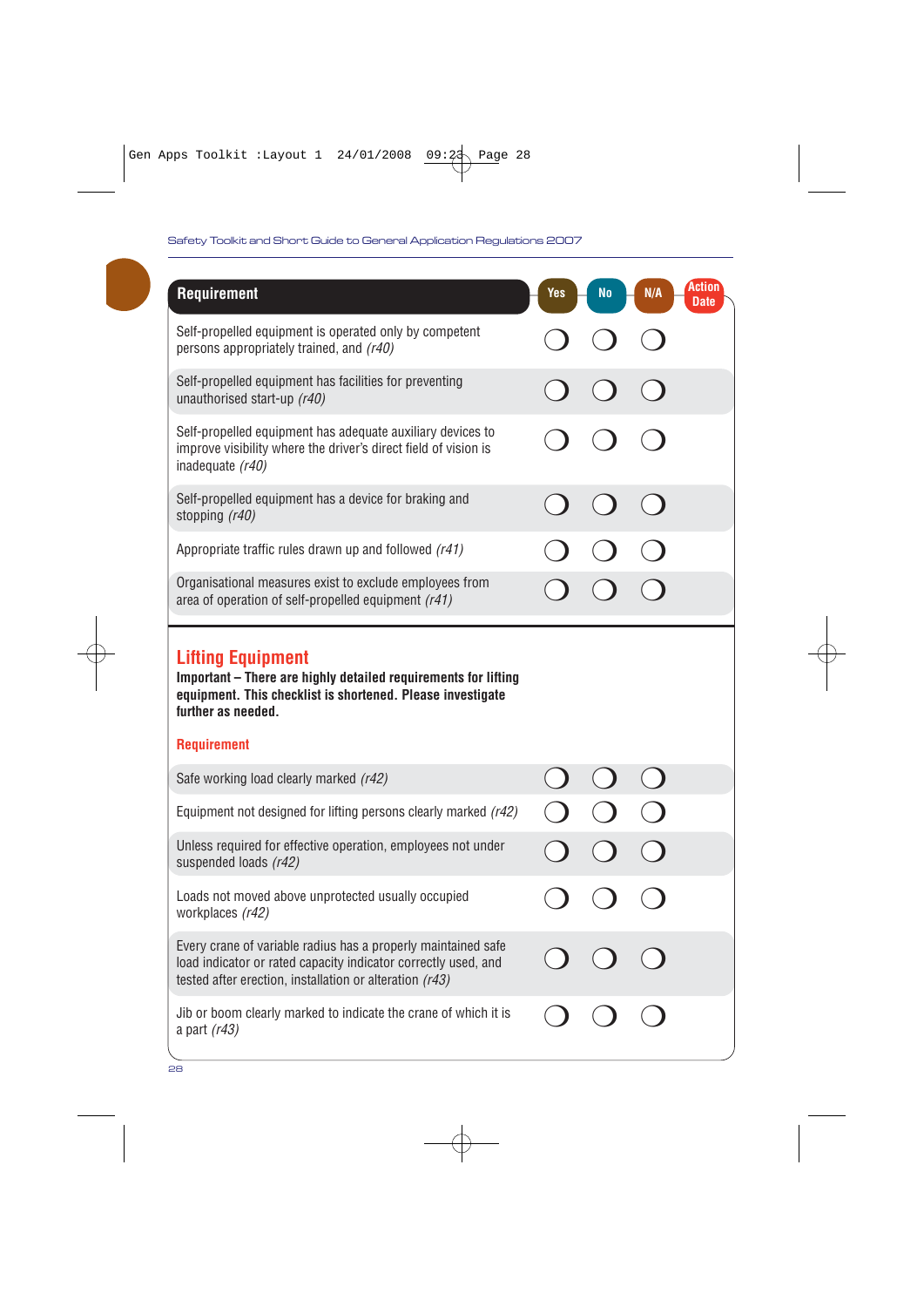#### Work Equipment

| <b>Requirement</b>                                                                                                                                         | Yes | No | N/A | Action<br>Date |
|------------------------------------------------------------------------------------------------------------------------------------------------------------|-----|----|-----|----------------|
| Construction site lifting equipment examined weekly and a<br>record kept for 3 months (r43)                                                                |     |    |     |                |
| The use of an excavator, telehandler, loader or combined<br>excavator/loader as a crane is subject to specific requirements in<br>regulation 55 $(r43)$    |     |    |     |                |
| Every platform or support for lifting equipment is suitable (r44)                                                                                          |     |    |     |                |
| Equipment for lifting or moving persons or goods                                                                                                           |     |    |     |                |
| $\triangle$ prevents risk of carrier falling by use of suitable devices ( $r45$ )                                                                          |     |    |     |                |
| $\triangle$ prevents risk of user falling from carrier (r45)                                                                                               |     |    |     |                |
| ▲ prevents risk of persons being crushed, trapped or struck,<br>in particular through contact with objects $(r45)$                                         |     |    |     |                |
| ▲ where carrier has a roof, suitable inspection control station<br>and stopping device (r45)                                                               |     |    |     |                |
| ▲ persons trapped in carrier not exposed to danger, can raise<br>alarm and be freed (r45)                                                                  |     |    |     |                |
| Every hoistway or liftway protected by substantial enclosure with<br>gates to prevent any person falling or coming into contact with<br>moving part (r46)  |     |    |     |                |
| Gate fitted with interlocking or other devices to ensure gate<br>cannot be opened except at landing and carrier cannot be moved<br>until gate closed (r46) |     |    |     |                |
| Hoist or lift can be operated at any one time only from one<br>position (r46)                                                                              |     |    |     |                |
| Carrier plate shows rated load in kilograms and, maximum<br>passengers (r46)                                                                               |     |    |     |                |
| Winch for hoist or lift constructed that brake is applied when the<br>control device is not held in the operating position $(r47)$                         |     |    |     |                |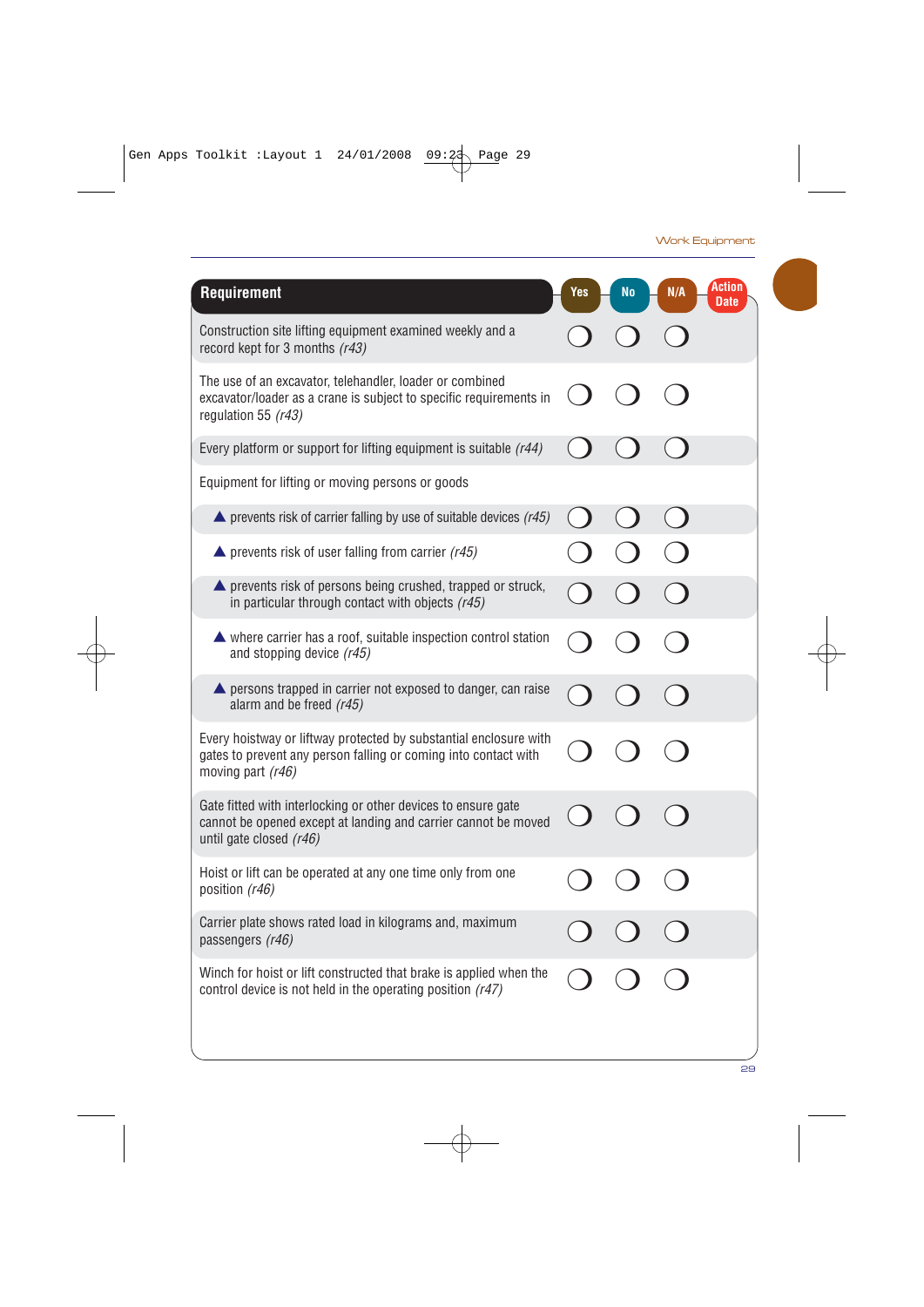| Requirement                                                                                                                                                                                                                        | <b>Yes</b> | <b>No</b> | N/A | <b>Action</b><br>Date |
|------------------------------------------------------------------------------------------------------------------------------------------------------------------------------------------------------------------------------------|------------|-----------|-----|-----------------------|
| Work equipment not specifically designed for lifting persons not<br>used to this effect other than exceptional circumstances subject<br>to the following conditions:                                                               |            |           |     |                       |
| $\triangle$ appropriate action including adequate supervision (r48)                                                                                                                                                                |            |           |     |                       |
| while employees are on equipment designed for loads,<br>the control position is manned at all times $(r48)$                                                                                                                        |            |           |     |                       |
| persons being lifted have reliable means of<br>communication $(r48)$                                                                                                                                                               |            |           |     |                       |
| $\triangle$ reliable means of evacuating persons ( $r48$ )                                                                                                                                                                         |            |           |     |                       |
| $\triangle$ the ground is even and reasonably flat (r48)                                                                                                                                                                           |            |           |     |                       |
| $\triangle$ the equipment is stable under all circumstances (r48)                                                                                                                                                                  |            |           |     |                       |
| persons in non-integrated cage or basket cannot reach<br>controls or other dangerous parts (r48)                                                                                                                                   |            |           |     |                       |
| $\triangle$ cage/basket is properly secured to the lifting machine (r48)                                                                                                                                                           |            |           |     |                       |
| $\triangle$ the total load is less than half the rated capacity of the<br>lifting equipment (r48)                                                                                                                                  |            |           |     |                       |
| $\triangle$ lifting equipment has a capacity not less than 1,000 kg<br>unless manufacturer indicates that the machine is suitable<br>for such use (r48)                                                                            |            |           |     |                       |
| A hydraulically-operated machines are fitted with check<br>valves or some other suitable device, to prevent a gravity<br>fall of the load (r48)                                                                                    |            |           |     |                       |
| Lifting equipment with provision for free fall is not used to lift<br>persons (r48)                                                                                                                                                |            |           |     |                       |
| Lifting accessories marked to identify the characteristics for safe<br>use $(r49)$                                                                                                                                                 |            |           |     |                       |
| If operator of equipment for non-guided loads cannot observe<br>the full path of the load, a competent person is in<br>communication to guide and organisational measures prevent<br>collision (see section on Safety Signs) (r50) |            |           |     |                       |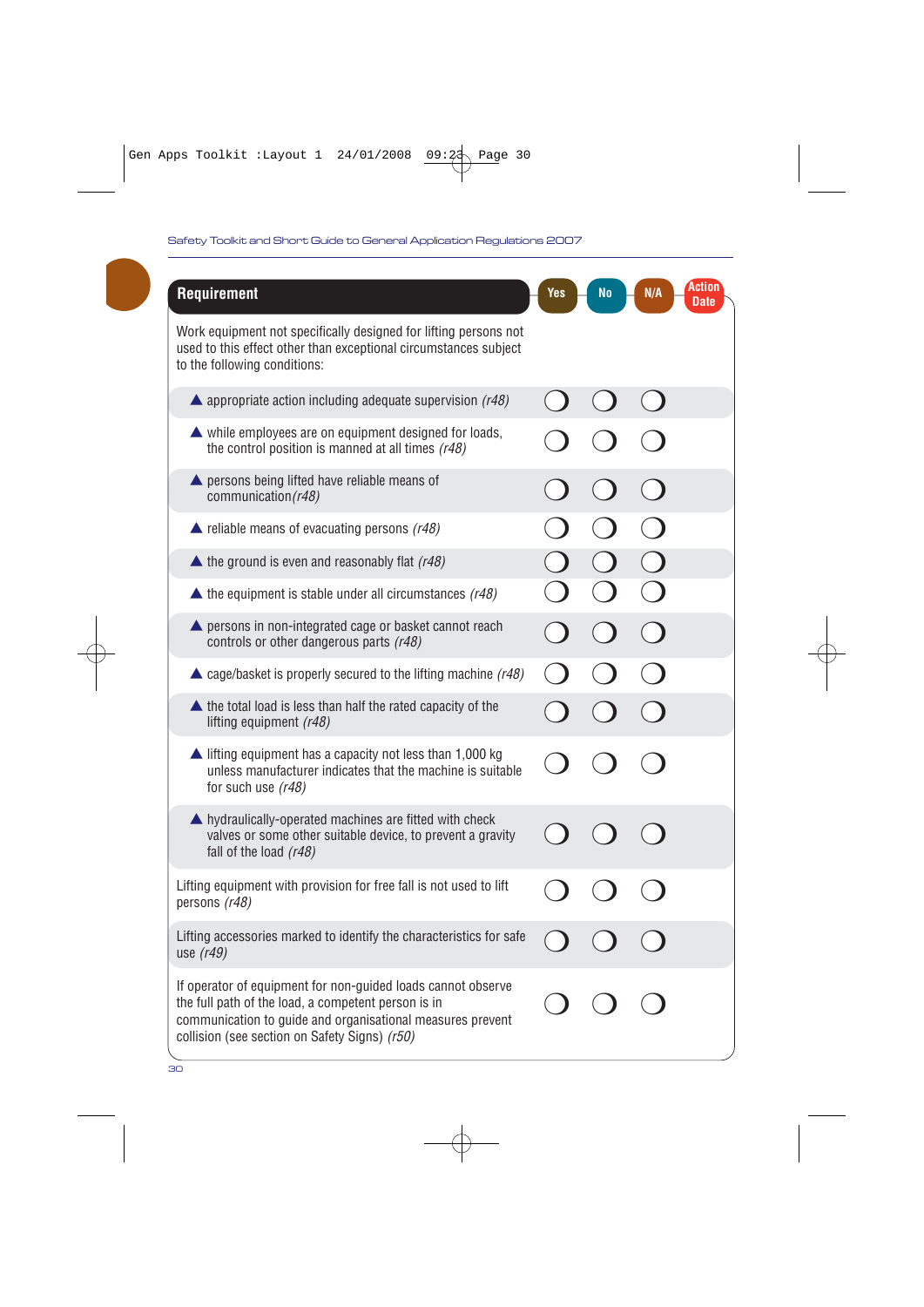| <b>Requirement</b>                                                                                                                                                       | Yes | No | N/A | <b>Action</b><br>Date |
|--------------------------------------------------------------------------------------------------------------------------------------------------------------------------|-----|----|-----|-----------------------|
| Suspended loads not left without surveillance unless access to<br>area is controlled (r50)                                                                               |     |    |     |                       |
| Open air equipment for non-guided loads halted when<br>meteorological conditions deteriorate (r50)                                                                       |     |    |     |                       |
| Adequate protection measures, in particular to avoid work<br>equipment turning over (r50)                                                                                |     |    |     |                       |
| lifting equipment operated by a competent person or under<br>direct supervision of a competent person for training $(r51)$                                               |     |    |     |                       |
| no person under 18 to give signals or operate lifting<br>equipment (r51)                                                                                                 |     |    |     |                       |
| Fixed equipment for lifting not used for first time unless tested<br>and examined and a certificate specifying safe working load and<br>maximum numbers of persons (r52) |     |    |     |                       |
| Mobile equipment for lifting not used for first time unless<br>examined and certified or new machine is                                                                  |     |    |     |                       |
| $\triangle$ CE marked (r52)                                                                                                                                              |     |    |     |                       |
| $\triangle$ Accompanied by EC declaration of conformity (r52)                                                                                                            |     |    |     |                       |
| ▲ Accompanied by a certificate of test, specifying the safe<br>working load (r52) and                                                                                    |     |    |     |                       |
| A Has not been reassembled since dispatch $(r52)$                                                                                                                        |     |    |     |                       |
| Where alterations or repairs relevant to the safe operation have<br>been carried out, the equipment is examined by a competent<br>person before its return to use (r52)  |     |    |     |                       |
| The equipment is used only in accordance with safe working<br>conditions in report of an examination (r52)                                                               |     |    |     |                       |
| A competent person carrying out an examination shall prepare<br>a report containing the particulars that are set out in Part E of<br>Schedule 1 (r53)                    |     |    |     |                       |
|                                                                                                                                                                          |     |    |     |                       |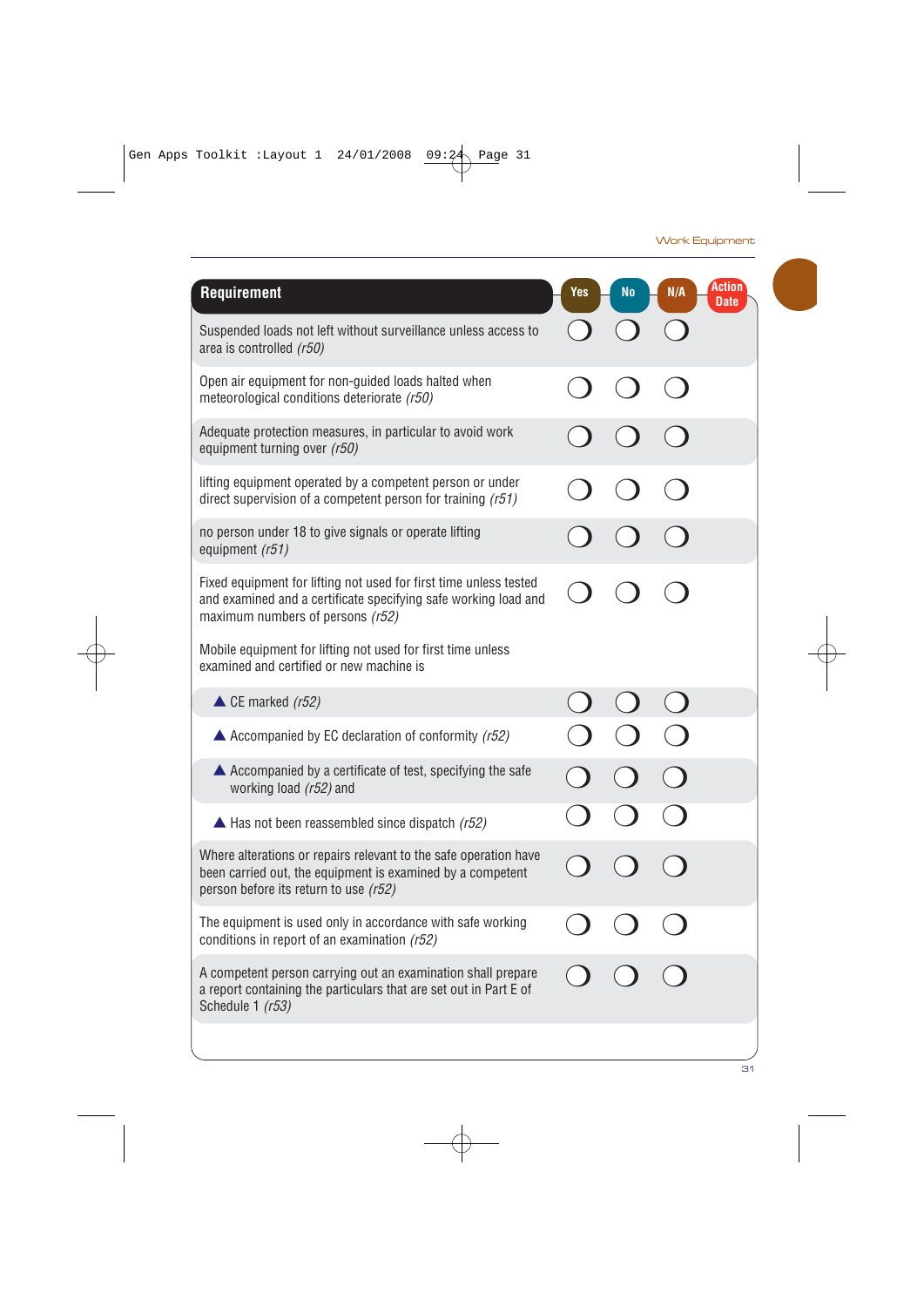| <b>Requirement</b>                                                                                                                                                                                                          | Yes | No | N/A | <b>Action</b><br>Date |
|-----------------------------------------------------------------------------------------------------------------------------------------------------------------------------------------------------------------------------|-----|----|-----|-----------------------|
| Regulation 53 report or a copy of it kept at place of work and in<br>the case of mobile equipment, is kept on the equipment in<br>addition to being available for inspection at the address of the<br>equipment owner (r54) |     |    |     |                       |
| Register of lifting equipment and accessories maintained and<br>kept for inspection (r54)                                                                                                                                   |     |    |     |                       |
| Machine not loaded beyond the relevant safe working load (r55)                                                                                                                                                              |     |    |     |                       |
| Hydraulically-operated machines fitted with check valves to<br>prevent a gravity fall of the load in the event of a hydraulic<br>failure $(r55)$                                                                            |     |    |     |                       |
| In the case of a telehandler, the safe working load is not greater<br>than 1,000 kg unless an automatic safe load indicator or rated<br>capacity indicator fitted (r55)                                                     |     |    |     |                       |
| Identification plainly marked on machines (r55)                                                                                                                                                                             |     |    |     |                       |
| Machines to which Regulation applies are examined and tested<br>in accordance with Parts B and C of Schedule 1 (r55)                                                                                                        |     |    |     |                       |
| Schedule 1 Part B - Period of thorough examination                                                                                                                                                                          |     |    |     |                       |
| Hoist or Lift - 6 months (s1pB)                                                                                                                                                                                             |     |    |     |                       |
| Tailboard goods lift - 12 months (s1pB)                                                                                                                                                                                     |     |    |     |                       |
| Suspended access equipment - 6 months (s1pB)                                                                                                                                                                                |     |    |     |                       |
| Mast climbing work platform - 6 months (s1pB)                                                                                                                                                                               |     |    |     |                       |
| Lifting accessories including chains, ropes, rings, hooks,<br>shackles, clamps, swivels, spreader beams and spreader<br>frames, vacuum lifting devices - 6 months (s1pB)                                                    |     |    |     |                       |
| Items provided for support of lifting equipment - 12 months<br>(s1pB)                                                                                                                                                       |     |    |     |                       |
| Mobile elevating work platform - 6 months (s1pB)                                                                                                                                                                            |     |    |     |                       |
| Crane - 12 months (s1pB)                                                                                                                                                                                                    |     |    |     |                       |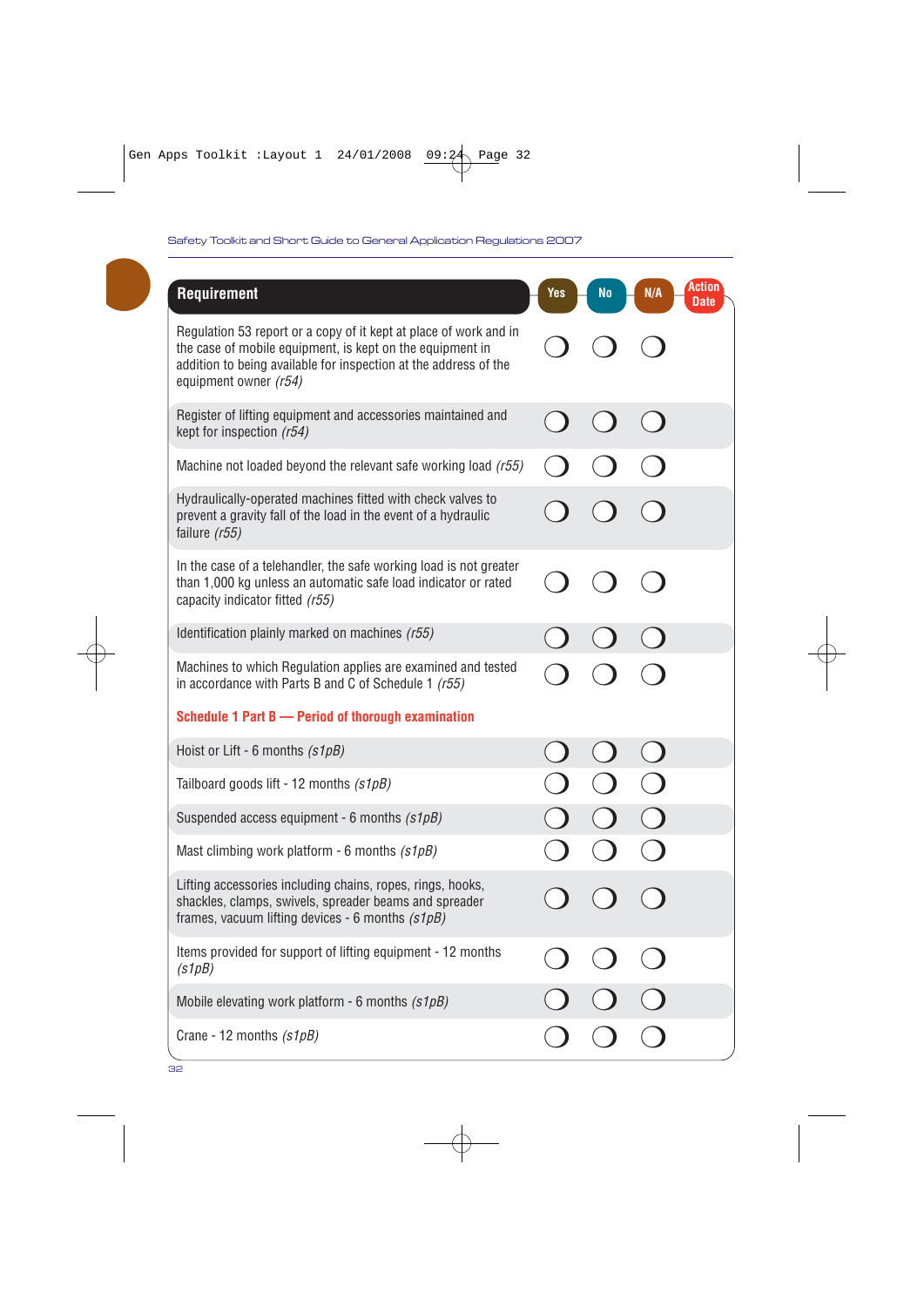#### Work Equipment

| <b>Requirement</b>                                                                                                                                                                                                                     | Yes | No | <b>Action</b><br>N/A<br>Date |  |
|----------------------------------------------------------------------------------------------------------------------------------------------------------------------------------------------------------------------------------------|-----|----|------------------------------|--|
| Tower crane climbing rig - 6 months (s1pB)                                                                                                                                                                                             |     |    |                              |  |
| Crane used in dock work, shipbuilding, ship-repairing -<br>12 months (s1pB)                                                                                                                                                            |     |    |                              |  |
| Fork lift truck including interchangeable accessories - 12<br>months (6 if used to lift persons) (s1pB)                                                                                                                                |     |    |                              |  |
| Telehandler including interchangeable accessories - 12 months<br>(6 if used to lift persons) (s1pB)                                                                                                                                    |     |    |                              |  |
| Vehicle lifting table - 12 months (s1pB)                                                                                                                                                                                               |     |    |                              |  |
| Hoisting equipment on fishing vessels - 12 months (s1pB)                                                                                                                                                                               |     |    |                              |  |
| Winches used for lifting loads - 12 months (s1pB)                                                                                                                                                                                      |     |    |                              |  |
| Other lifting machines (materials only) unless specified in Part<br>$D - 12$ months (s1pB)                                                                                                                                             |     |    |                              |  |
| Other lifting machines (personnel) unless specified in<br>Part D - 6 months (s1pB)                                                                                                                                                     |     |    |                              |  |
| Equipment located in premises used primarily for generating,<br>transforming, switching or otherwise regulating electrical<br>energy. - In compliance with a scheme of inspection and testing<br>drawn up by a competent person (s1pB) |     |    |                              |  |
| Patient hoist - 6 months (s1pB)                                                                                                                                                                                                        |     |    |                              |  |
| Schedule 1 Part C (amended) -<br><b>Circumstances requiring testing of lifting equipment</b>                                                                                                                                           |     |    |                              |  |
| All lifting equipment - After any substantial alteration or repair<br>affecting its strength or stability (s1pC)                                                                                                                       |     |    |                              |  |
| Fixed lifting equipment - Before first use (s1pC)                                                                                                                                                                                      |     |    |                              |  |
| Tower crane - After each assembly (s1pC)                                                                                                                                                                                               |     |    |                              |  |
| Mobile crane - Every 4 years $(s1pC)$                                                                                                                                                                                                  |     |    |                              |  |
| Winch - Every 4 years $(s1pC)$                                                                                                                                                                                                         |     |    |                              |  |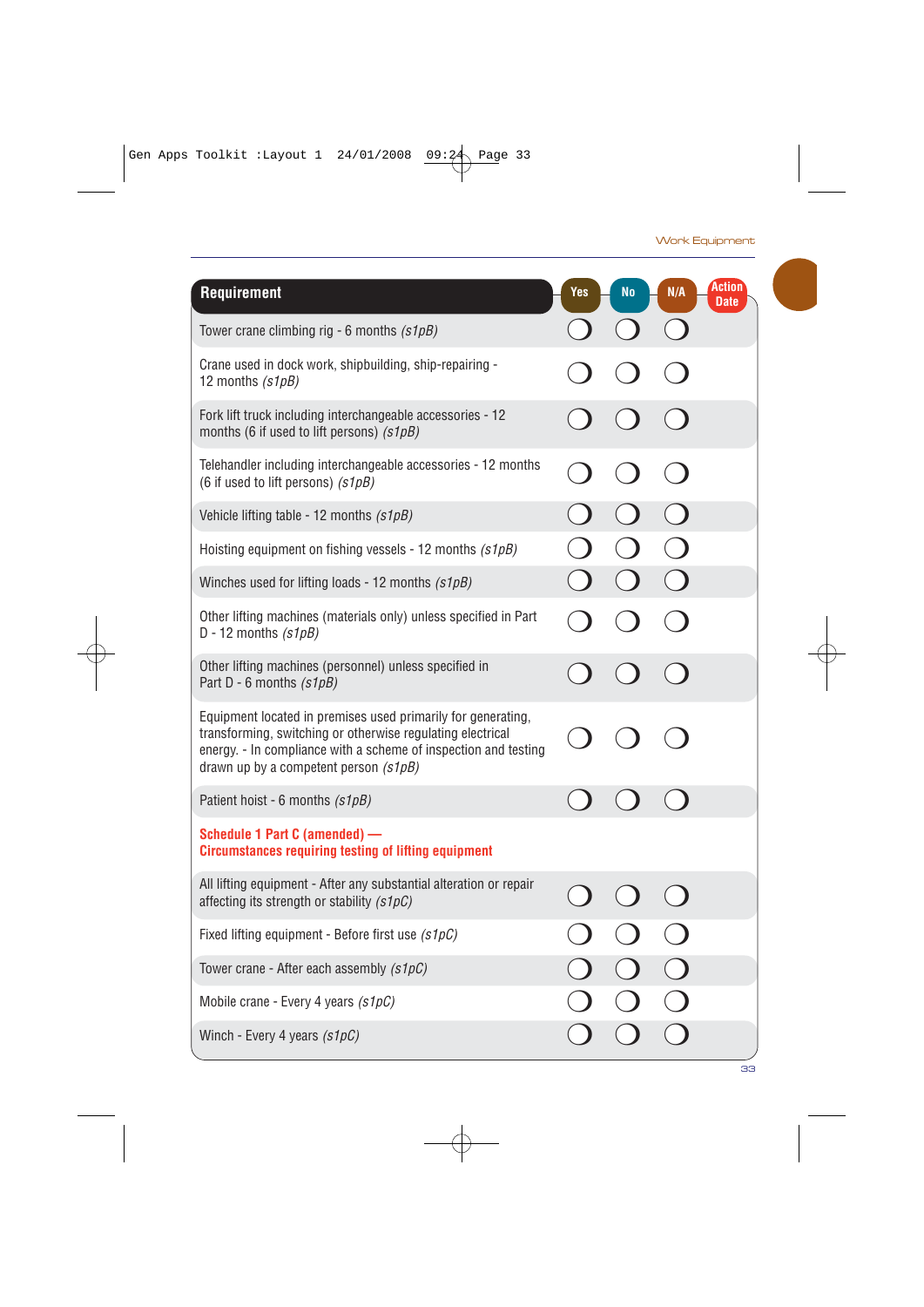| <b>Requirement</b>                                                                                                                                                          | Yes | No | <b>Action</b><br>N/A<br>Date |
|-----------------------------------------------------------------------------------------------------------------------------------------------------------------------------|-----|----|------------------------------|
| Self erecting crane - After erection and before first use on site<br>and after any change in configuration or support conditions<br>(s1pC)                                  |     |    |                              |
| Pulley block, gin wheel or sheer legs or supporting systems for<br>same, used in the raising or lowering of any load weighing<br>1,000 kg or more - Before first use (s1pC) |     |    |                              |
| Measures are taken as will ensure the stability of the<br>crane $($ r56 $)$                                                                                                 |     |    |                              |
| Chain, rope or other lifting accessory is not used unless                                                                                                                   |     |    |                              |
| ▲ of good construction, sound material, adequate strength,<br>suitable quality (r57)                                                                                        |     |    |                              |
| $\triangle$ and free from patent defect (r57)                                                                                                                               |     |    |                              |
| $\triangle$ properly installed and used (r57)                                                                                                                               |     |    |                              |
| $\blacktriangle$ properly maintained (r57)                                                                                                                                  |     |    |                              |
| $\triangle$ used only for the purpose for which it was intended (r57)                                                                                                       |     |    |                              |
| ▲ marked in plain legible figures and letters with the safe<br>working load unless regulation $57(2)$ applies (r57)                                                         |     |    |                              |
| $\triangle$ a means of identification (r57)                                                                                                                                 |     |    |                              |
| ▲ except for fibre rope or fibre rope sling, it has been tested<br>and examined by a competent person and has a<br>certificate specifying the safe working load (r57)       |     |    |                              |
| $\blacktriangle$ in the case of a fibre rope or fibre rope sling, information<br>from the manufacturer on its safe working load is<br>available (r57) and                   |     |    |                              |
| $\triangle$ rope or rope sling is marked to enable its safe working<br>load in a report to be ascertained (r57)                                                             |     |    |                              |
| Chain, rope or lifting gear not loaded beyond safe working<br>load $(r57)$                                                                                                  |     |    |                              |